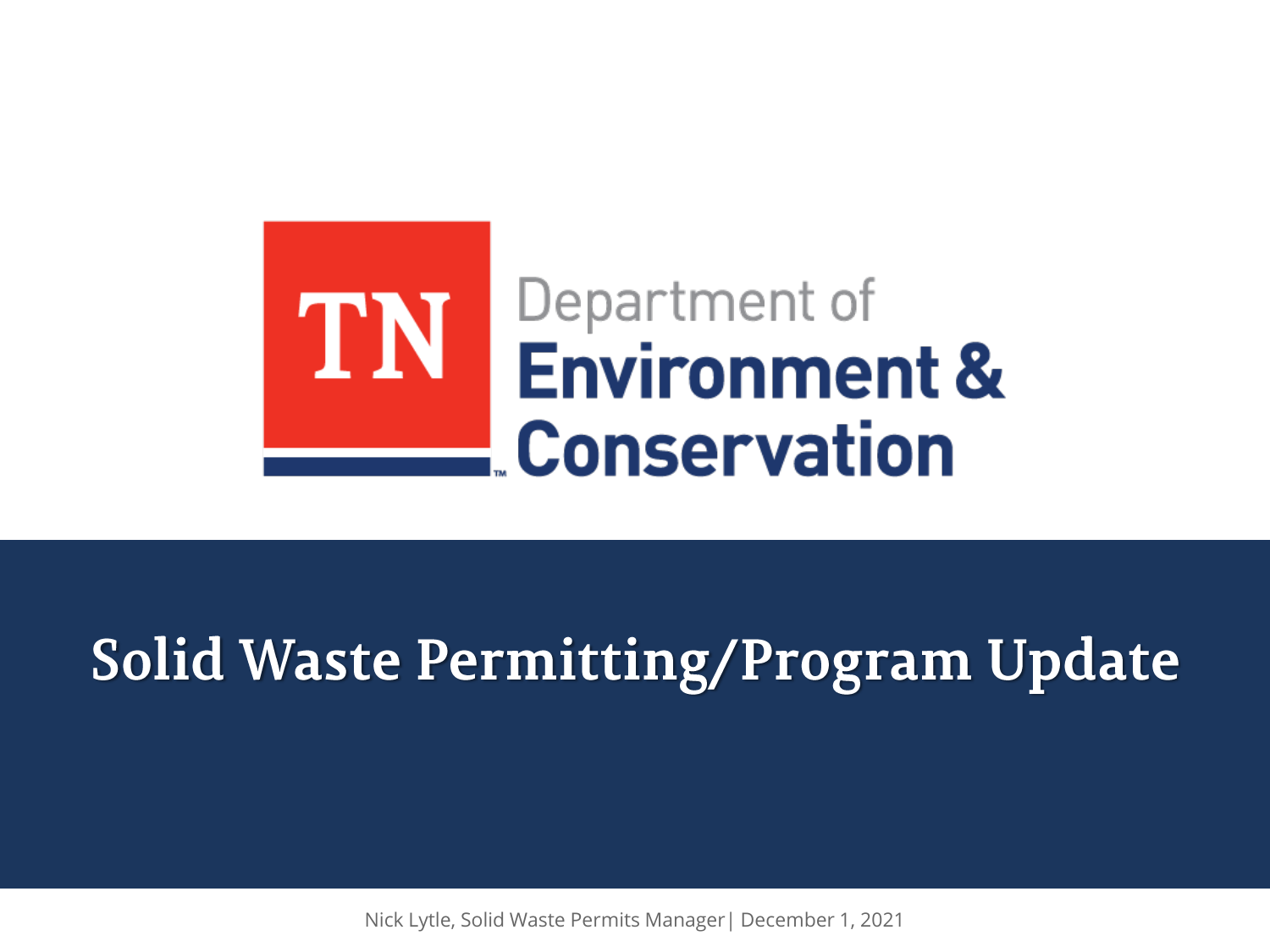#### **Financial Assurance for Permit-By-Rule Facilities**

- Remove the 1000 cubic yard exclusion from the PBR financial assurance requirement with an implementation schedule.
- (XX) The owner/operator of a solid waste processing facility which has a solid waste storage capacity of 1000 cubic yards or greater shall file Prior to receiving solid waste for processing, or within 90 days of the effective date of these rules, if authorized and operating on the effective date of these rules:
	- I. File with the Commissioner a performance bond or equivalent cash or securities, payable to the State of Tennessee. Such financial assurance is intended to ensure that adequate financial resources are available to in an amount determined by the Commissioner to insure be sufficient to ensure the proper operation, closure, and post closure care of the facility;



•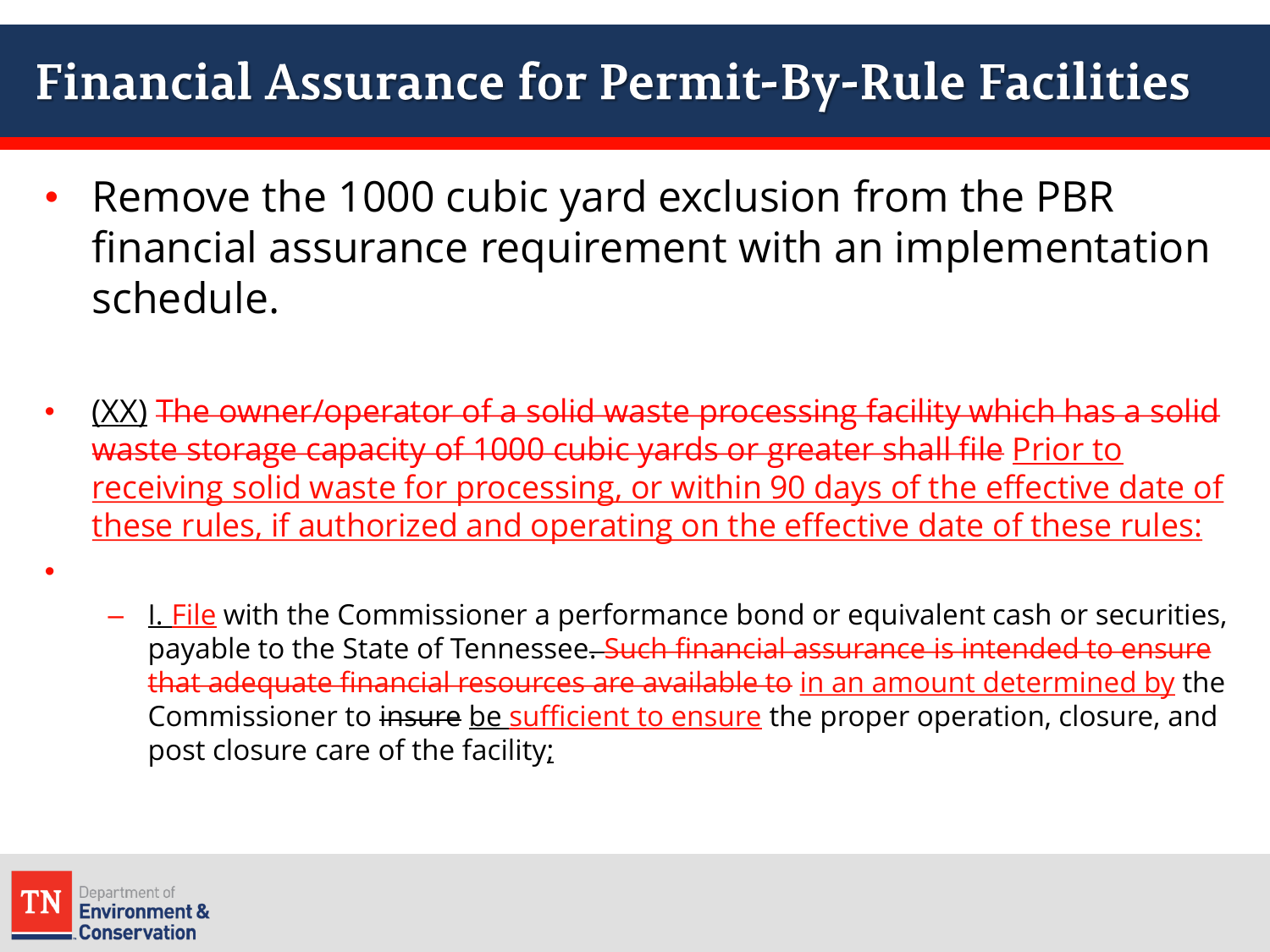#### **Financial Assurance for Permit-By-Rule Facilities**

- DSWM has begun to examine the entire universe of Solid Waste Processors to search for any shortfalls in financial assurance.
	- Currently, 67 operating permits.
	- Under old Rules, 31 met the "under 1000" cubic yard requirement.
	- A few of the remaining 36 facilities may need F/A adjustments, and are under review.

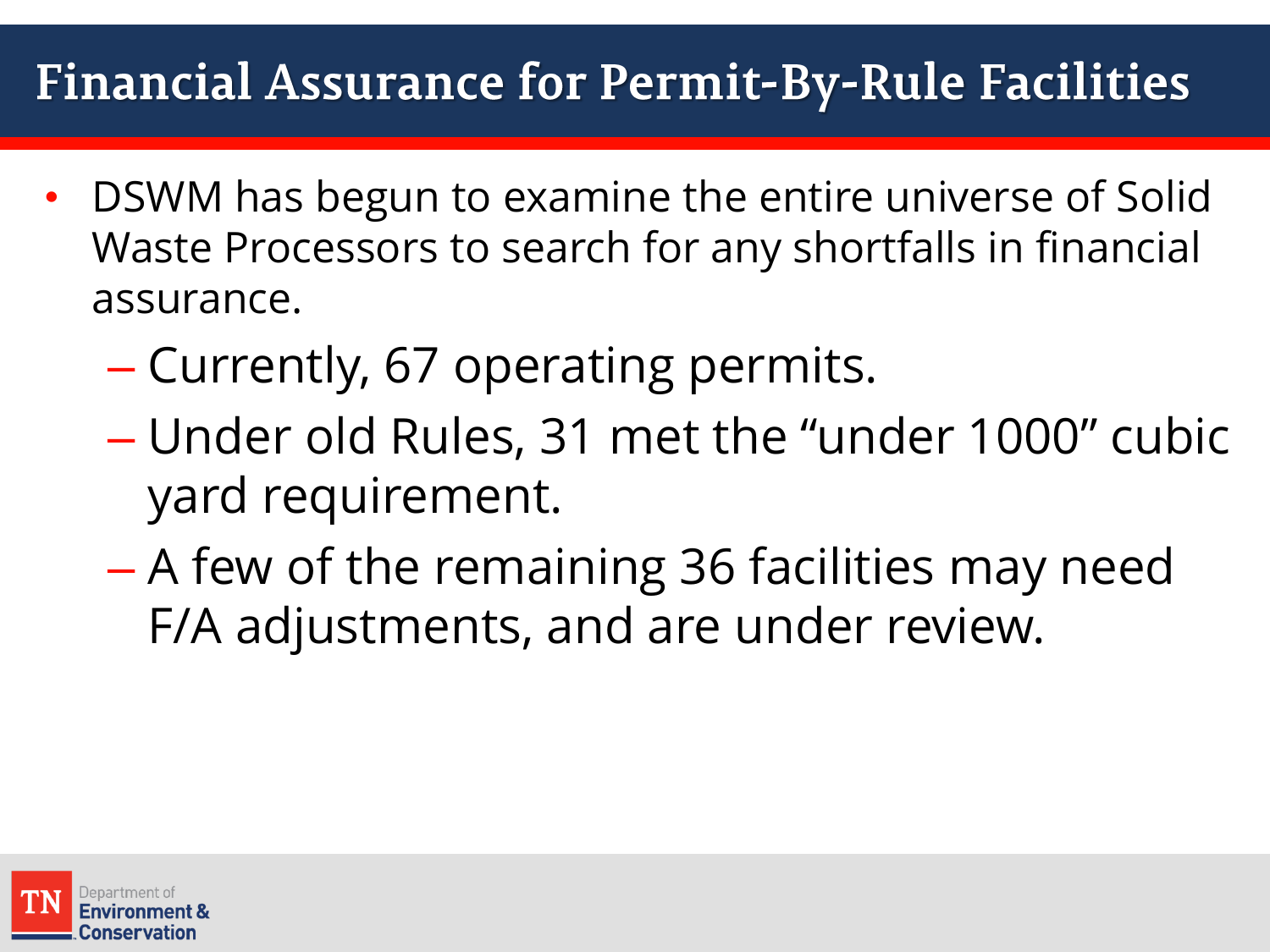## **Annual Engineering Report Update**

- 2022 Goal: Develop & administer a formal annual/triennial engineering review process.
	- Identify roles of Central Office and EFOs in the review process and establish a draft policy documents memorializing roles and duties.
	- Identify all deviations from approved permits, create priority lists for corrective action in conjunction with EFOs.
	- Currently, compiling a small list of potential landfills that seem to have construction deviations from their approved permit.

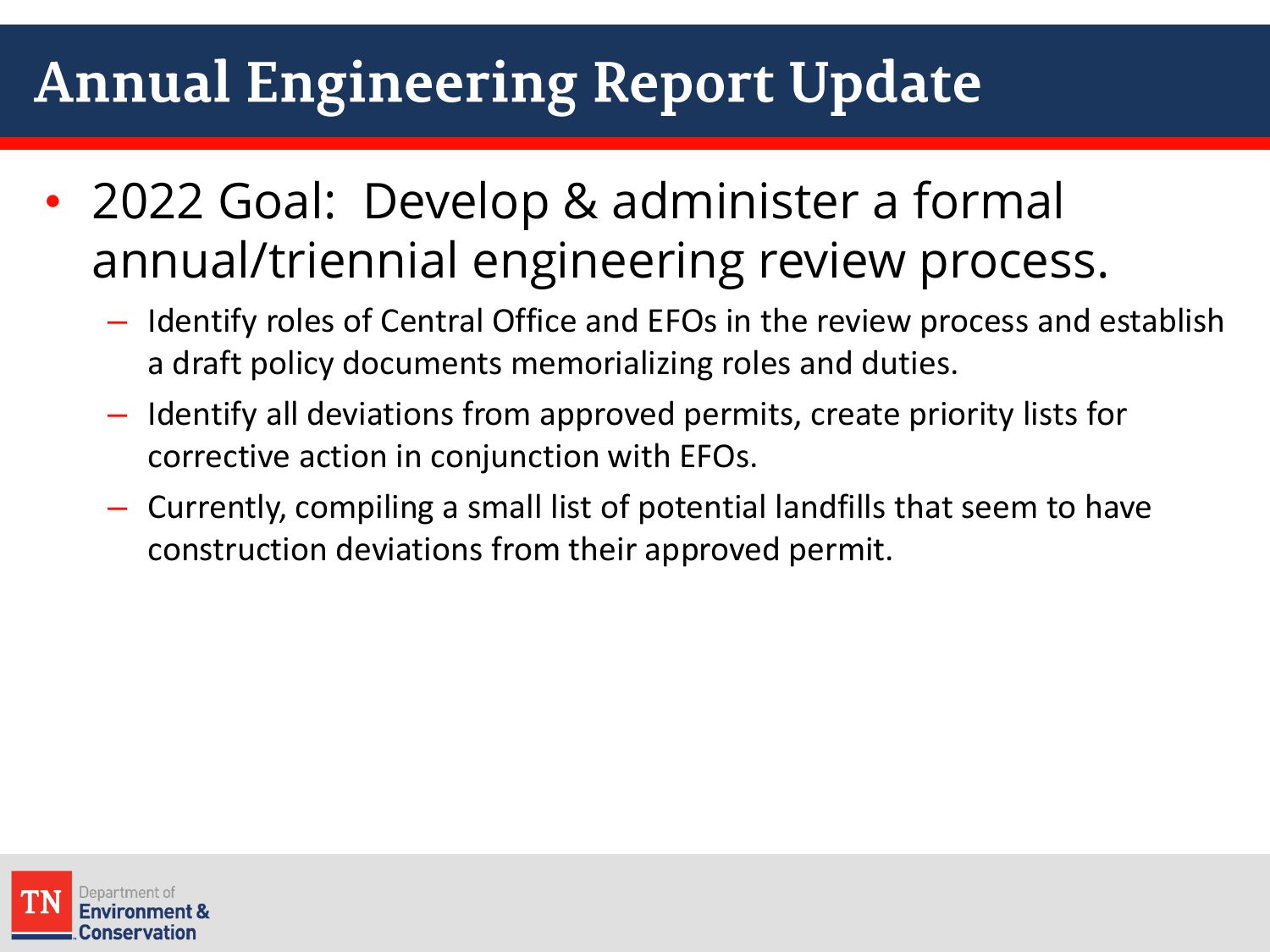#### 2021 Year-to-Date, Inspections with Major Violations

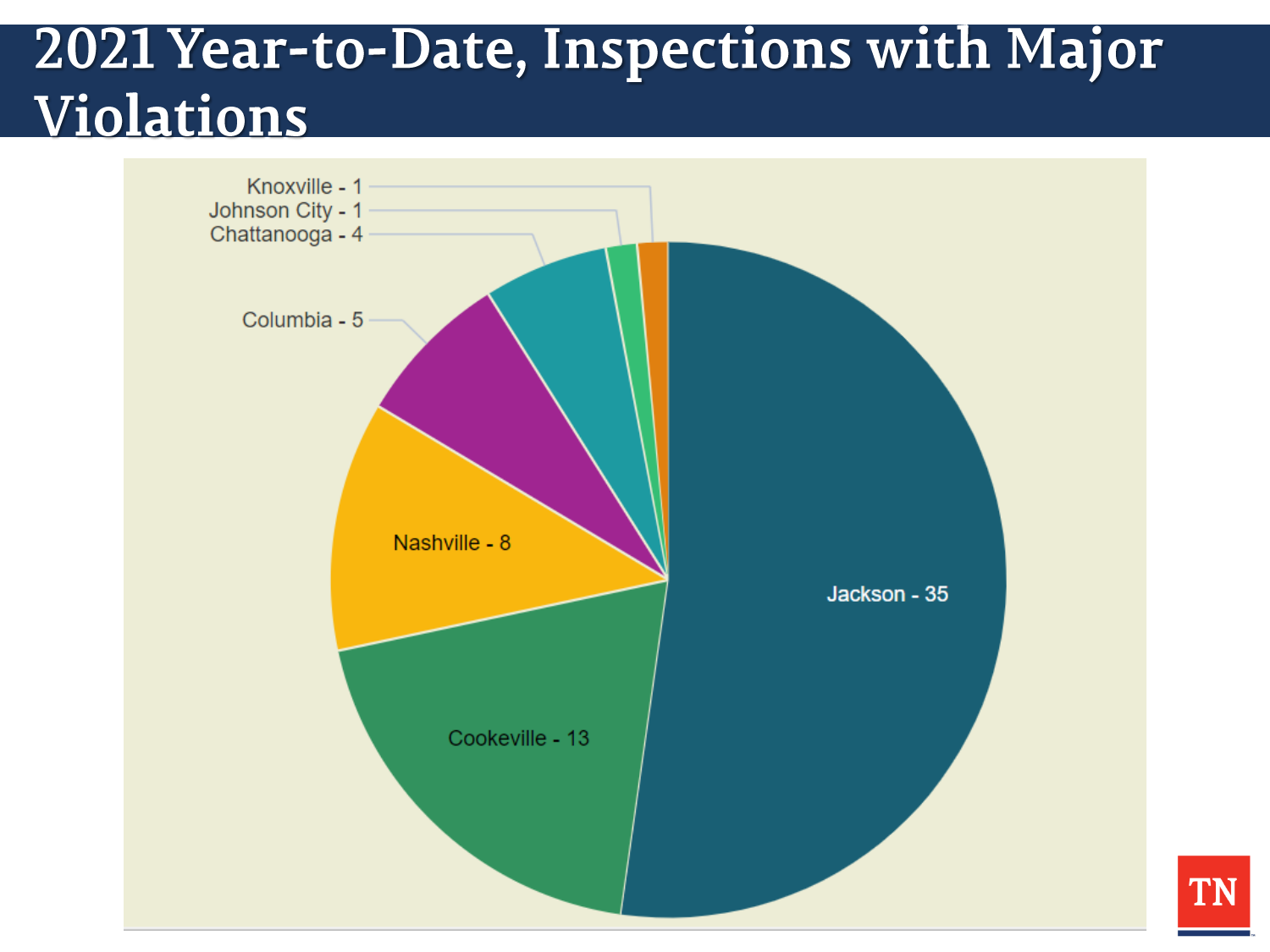## **Public/Private Landfill Inspection Trends**



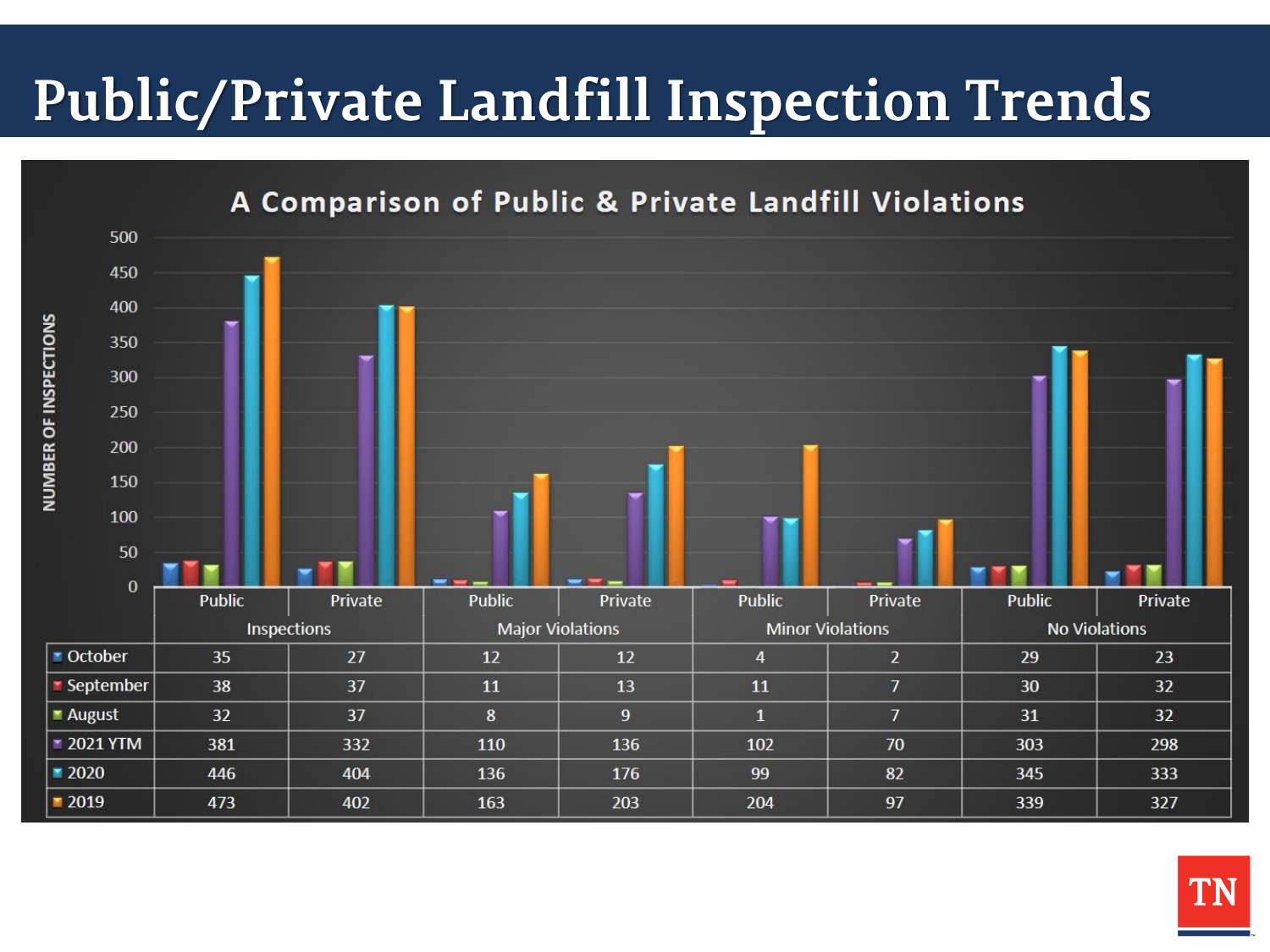## **Improved Minor Mod Permit Tracking**

|     |      | <b>Review Days</b>           |    |     |      |      |        |                  |    |
|-----|------|------------------------------|----|-----|------|------|--------|------------------|----|
|     |      | January February March April |    | May | June | July | August | Septembe October |    |
| 35  | 40   | 47                           | 11 | 31  | 25   | 27   | 43     | 12               | 37 |
| 7.0 | 11.0 | 24.0                         |    |     | 7.0  | 7    |        | 14               | 6  |
|     | 15   | 26                           |    |     | 71   | 3    |        | 13               | 57 |
|     |      | 65                           |    |     |      | 21   |        | 18               | 30 |
|     |      | 25                           |    |     |      | 13   |        | 59               | 74 |
|     |      | 3                            |    |     |      | 33   |        | $\overline{4}$   |    |
|     |      | 3                            |    |     |      | 59   |        |                  |    |
|     |      |                              |    |     |      |      |        |                  |    |
|     |      |                              |    |     |      |      |        |                  |    |
|     |      |                              |    |     |      |      |        |                  |    |
|     |      | 86                           |    |     |      | 42   |        |                  |    |
|     |      | 48                           |    |     |      |      |        |                  |    |
|     |      | 14                           |    |     |      |      |        |                  |    |
|     |      | $\boldsymbol{8}$             |    |     |      |      |        |                  |    |
|     |      | 18                           |    |     |      |      |        |                  |    |

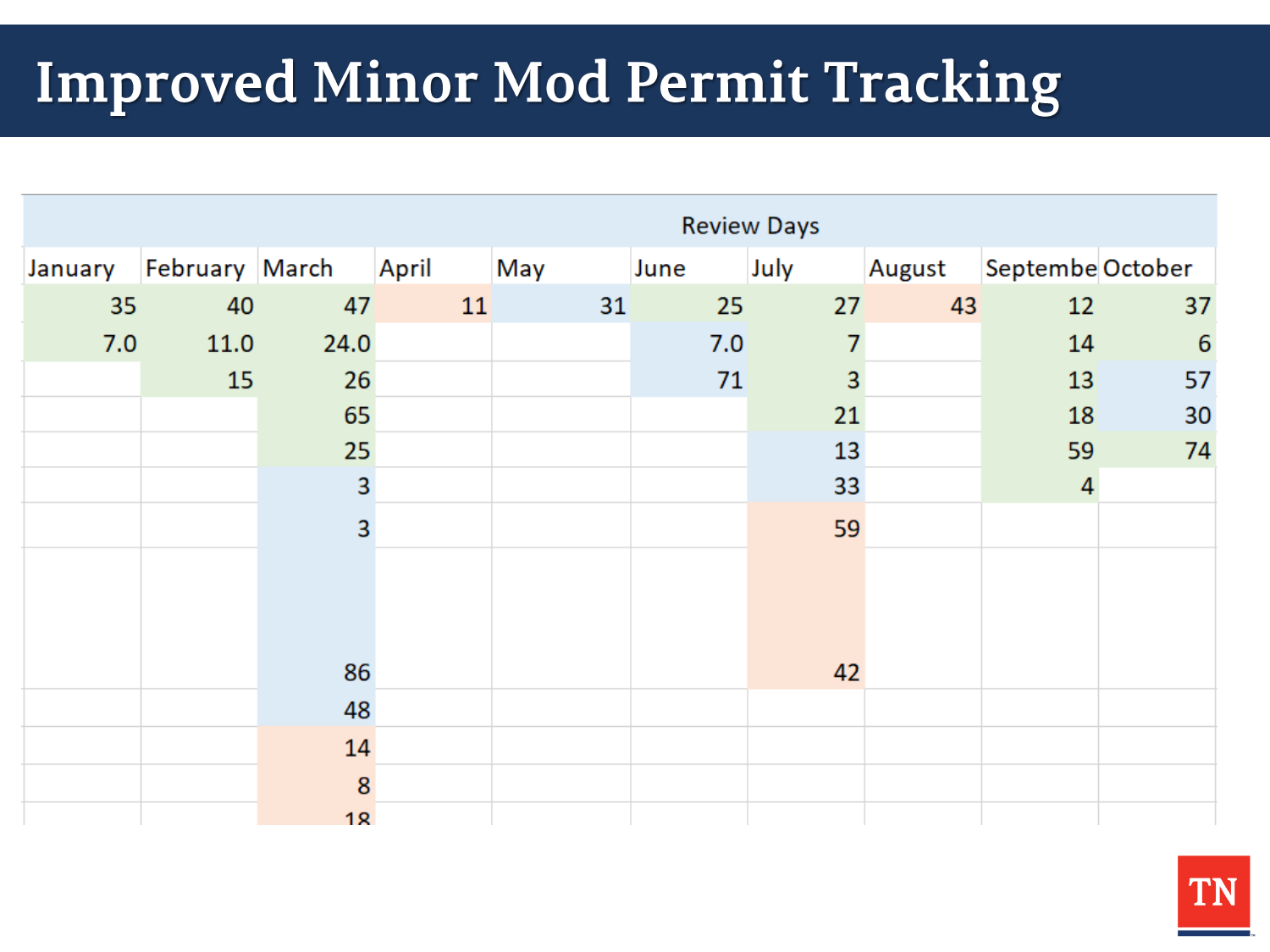### **2021 Average Days to Review Minor Mods**

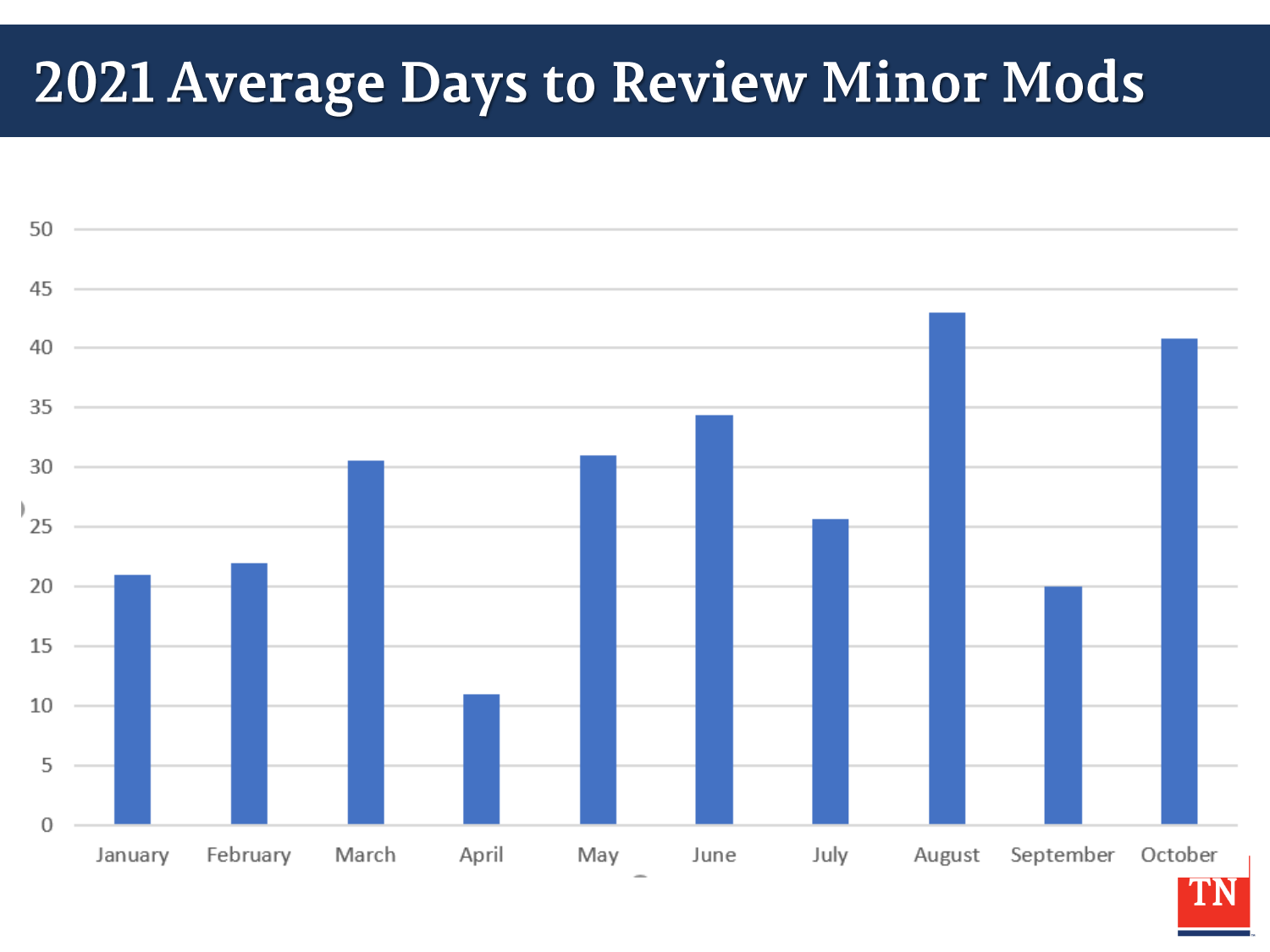### **2021 Complaints Received**